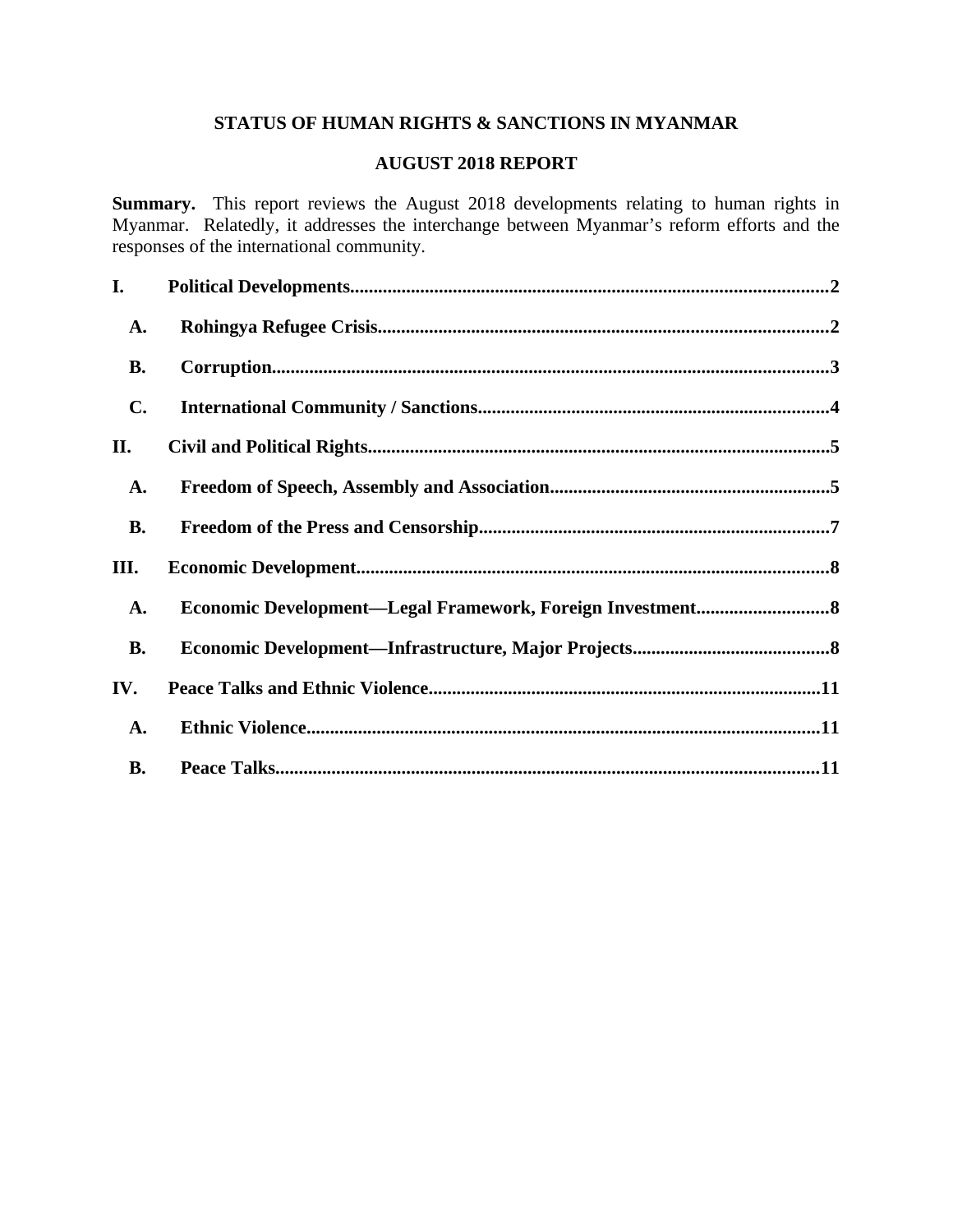### **I. Political Developments**

### <span id="page-1-1"></span><span id="page-1-0"></span>**A. Rohingya Refugee Crisis**

Beginning in August of 2017, approximately 700,000 Rohingya fled from Rakhine State in western Myanmar across the border to Bangladesh, making the ongoing Rohingya refugee crisis the fastest-growing refugee crisis in the world.<sup>1</sup> The Rohingya, a Muslim ethnic minority in Buddhist-majority Myanmar, were fleeing a military campaign of slaughter, rape and the burning of their villages that some United Nations officials have said may amount to genocide.<sup>2</sup> Recently, the Myanmar government has coordinated with the United Nations on repatriation efforts, even though conditions are not yet conducive to voluntary return. In June and July of 2018, the government of Bangladesh and the United Nations High Commissioner for Refugees ("UNHCR") launched a joint verification exercise for Rohingya refugees in Bangladesh.

### *Improving Conditions for Return*

In early August, two months after the Myanmar government signed a memorandum of understanding (the "MoU") with the United Nations Development Programme ("UNDP") and the UNHCR, the two agencies urged the Myanmar government to make "tangible progress" in improving conditions in the violence-ridden Rakhine State.<sup>3</sup> These two UN agencies have agreed to help return and reintegrate the Rohingya refugees, assess conditions in Rakhine State for those who are considering returning and support programs that benefit communities of all ethnicities in Rakhine.

Since the signing of the MoU, the Myanmar government has allowed senior UNHCR and UNDP officials to visit northern Rakhine. However, both agencies have submitted requests for travel authorizations for their international staff to be based in Maungdaw district (one of the areas in Rakhine where the 2017 conflict took place), but were still awaiting government approval as of August 8, 2018. $4$  The UN agencies are concerned about the safety of the refugees who will return to Rakhine under a repatriation program. A statement by the two agencies said that substantial progress is urgently needed across three key areas that are covered by the MoU: (i) granting effective access in Rakhine State, (ii) ensuring freedom of movement for all communities, and (iii) addressing the root causes of the crisis.<sup>5</sup>

On August 21, 2018, Human Rights Watch ("HRW") released a report that cast further doubt over promises by the Myanmar government for the safe repatriation of Rohingya. The report states that Myanmar authorities arrested and tortured Rohingya refugees who reentered Rakhine State from Bangladesh for livelihood purposes.<sup>6</sup> The report includes interviews with six Rohingya refugees, three men and three boys, who had fled back to Bangladesh earlier this year after being held and allegedly tortured by security forces in Rakhine when they returned to earn money.<sup>7</sup> The Myanmar government has not yet provided a response to HRW's allegations.<sup>8</sup>

### *Failure to Hold Myanmar Authorities Accountable*

August 2018 marked the one year anniversary of the Rohingya refugee crisis. Waves of Rohingya had begun fleeing their homes in northern Rakhine State after an August 25, 2017 crackdown by Myanmar security forces. One year after the crisis began, global rights groups say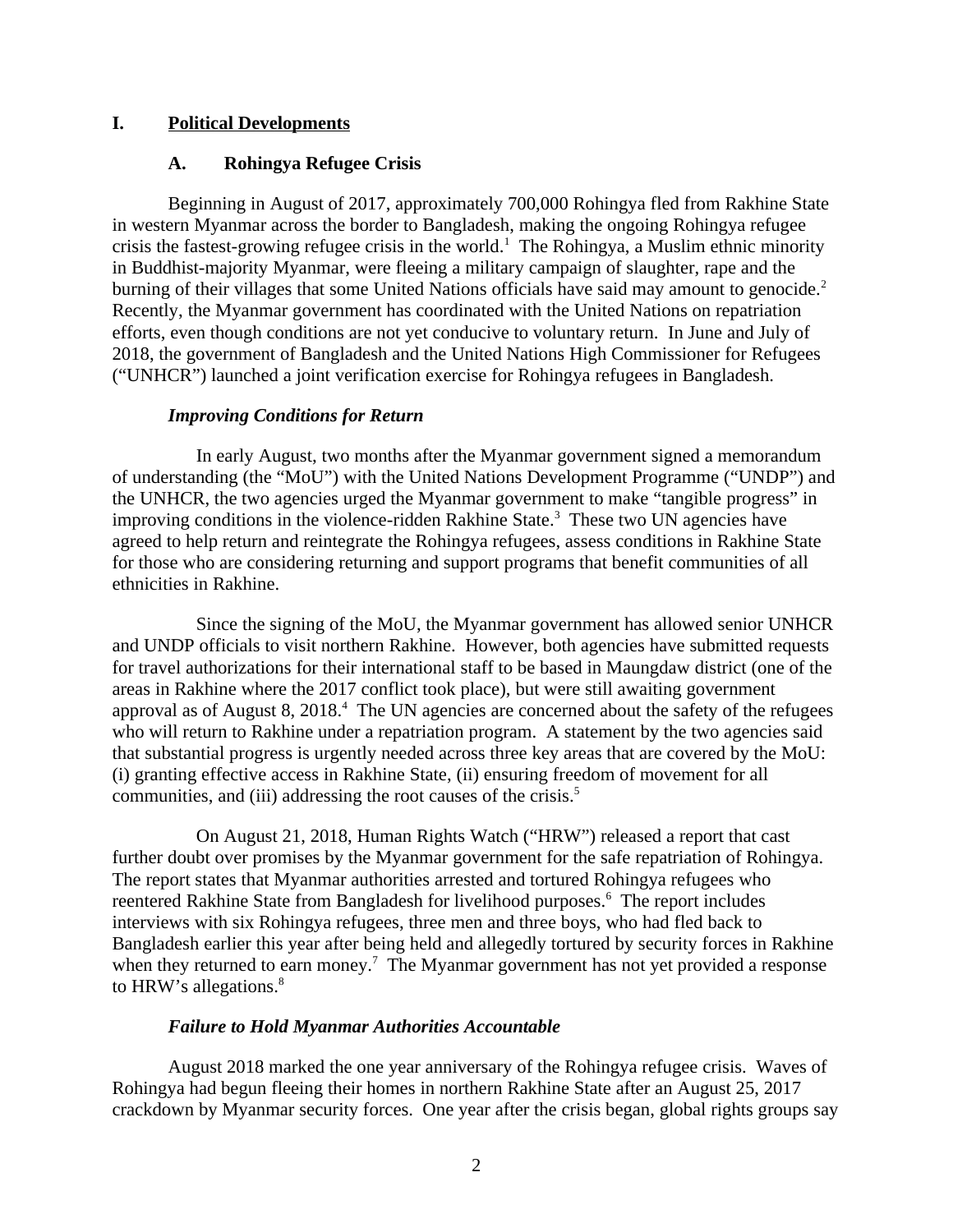that the world has failed to hold Myanmar accountable for the atrocities committed against the Rohingya.<sup>9</sup> Tirana Hassan, Amnesty International's crisis response director, stated that by its continued failure to hold accountable those responsible for crimes against humanity the international community risks sending the message that Myanmar's military will be allowed to commit such atrocities again with impunity.<sup>10</sup> In June, Amnesty had accused thirteen people, including Myanmar's commander-in-chief, of playing key roles in the crimes against the Rohingya. However, Myanmar has remained unapologetic, even as the United Nations and other groups have described the military operations as ethnic cleansing. $11$ 

### <span id="page-2-0"></span>**B. Corruption**

Aung San Suu Kyi stressed the importance of making the Burmese economy "corruption free" in a meeting with business leaders this month.<sup>12</sup> She contends that if Myanmar is known as a corruption free country more foreigners will be willing to invest in it.<sup>13</sup>

The Directorate of Investment and Company Administration announced this month that companies will no longer be permitted to directly or indirectly donate money to ministries or regional government departments due to corruption concerns.<sup>14</sup> Under this new regulation, companies will still be permitted to take part in corporate social responsibility activities, including making donations to government-run disaster relief efforts.<sup>15</sup> However, it was made clear that there can be "no business implications to the arrangement."<sup>16</sup>

The Anti-Corruption Commission opened an investigation into a court's decision to drop charges against three men accused of killing a celebrity last New Year's Eve after a "public outcry."<sup>17</sup> The accused were freed after a request from the deceased's family, and there is speculation that the accused may have paid off the family in order to encourage them to submit the request.<sup>18</sup> The case will now move forward with a pretrial hearing and examination of eight remaining witnesses.<sup>19</sup>

In Kachin State, three policemen were arrested for taking bribes from a drug dealer as "protection money."<sup>20</sup> An investigation is currently underway and "[a]ctions will be taken upon the accused officers based on the findings."<sup>21</sup>

Bagan locals made a complaint, signed by 8,000 residents, to the Anti-Corruption Commission relating to building of hotels inside the archaeological zone.<sup>22</sup> This has led to suspicions of corruption at the local authority level.<sup>23</sup> The Anti-Corruption Commission has promised to respond to the group within two weeks of the initial submission.<sup>24</sup>

Corruption is allegedly rife in the Forestry Department, arguably a result of underfunding.<sup>25</sup> Eighty-two Forestry Department staff over the past seven years have been accused of corruption.<sup>26</sup> Action has been taken against nearly 50 of these staff members, and the remaining investigations are ongoing. $27$ 

Lastly, a journalist wrote an article this month about her experience in the Yangon Central Women's Hospital with her pregnant sister-in-law.<sup>28</sup> This hospital caters to patients who cannot afford private hospitals.<sup>29</sup> The journalist discussed how, at each stage of the process, her sister-in-law was asked for a "donation." She said, "Every service required by pregnant women, nursing mothers and new-born infants seems to involve a request for a donation. You're also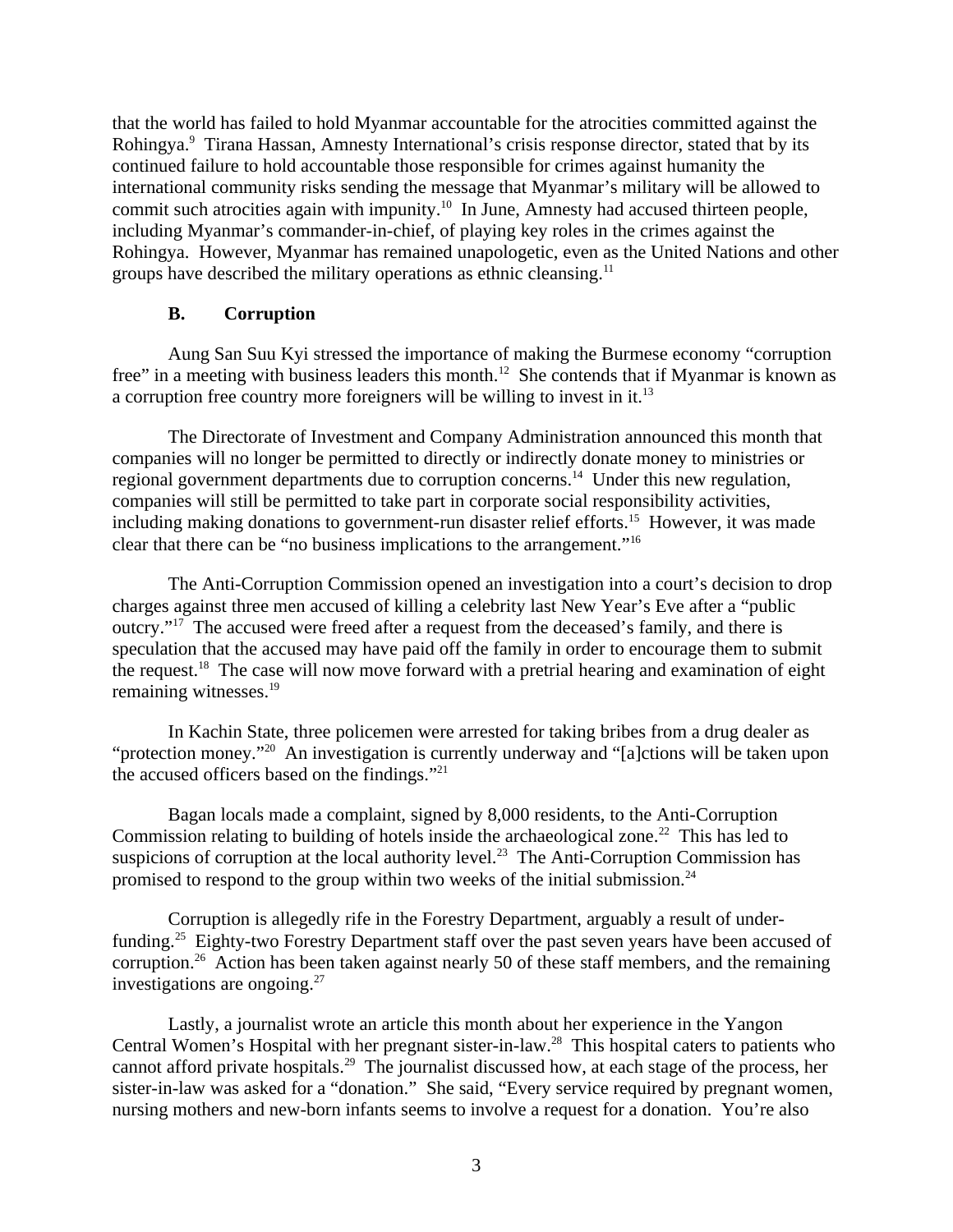expected to pay for everything needed for the delivery, from surgical gloves and hypodermic needles to medicine and soap."<sup>30</sup> The journalist objected to the underhanded nature of the donations and that they were not being used to upgrade the hospital's equipment and facilities.<sup>31</sup>

#### <span id="page-3-0"></span>**C. International Community / Sanctions**

The U.S. Treasury Department announced on August 17 that it had imposed economic sanctions on Burmese security forces for their role in what U.S. officials allege are human rights atrocities committed against the Rohingya Muslims in Myanmar. The action targets four Burmese military and border guard commanders and two military units. The U.S. had previously been criticized for only penalizing one Burmese commander for the violence, whereas the European Union and Canada have sanctioned seven officials. The Treasury Department's announcement also raised human rights abuses by the military in Kachin and Shan States. The Treasury Department did not give details of the foreign assets or foreign financial ties of the sanctioned commanders or units. Brad Adams, Asia director for Human Rights Watch, said that it is a "big deal" and is uncommon for a government to name entire military units as targets of sanctions. The naming of the units will make it difficult or impossible for the United States military and those of some other nations to carry out exercises or otherwise cooperate with the sanctioned units.<sup>32</sup>

A UN report, released on August 27, asserts that top military figures in Myanmar must be investigated for genocide in the Rakhine State and crimes against humanity in other areas. The report is based on hundreds of interviews conducted during a UN Human Rights Council factfinding mission, and says that the Tatmadaw's tactics are "grossly disproportionate to actual security threats." The report is the strongest condemnation to date from the UN, and is the first time that the UN has explicitly called for officials to face genocide charges over the treatment of the Rohingya population last year. The report also criticizes Myanmar State Counselor Aung San Suu Kyi for failing to intervene to stop the violence. BBC South East Asia comments that, while the report finds sufficient evidence to warrant investigation and prosecution of the senior commanders in the Myanmar armed forces, taking Myanmar to the International Criminal Court will be difficult. Myanmar is not a signatory to the Rome Statute, which established the court, so a referral to the ICC would require the backing of the permanent five Security Council members, and China is unlikely to agree to a referral. The report suggests, instead, the establishment of a special independent body by the UN, as happened with Syria, to conduct an investigation in support of war crimes and genocide prosecutions. In response to the report, the UK Foreign Office said that the "appalling" violations against the Rohingya must be punished, with Minister of State for Asia Mark Field stating, "There cannot and must not be impunity for such acts." EU spokeswoman Maja Kocijancic told reporters, "We have made clear very consistently those responsible for alleged serious and systemic human rights violations must be held to account."<sup>33</sup>

The Myanmar government rejected the UN report, with government spokesperson U Zaw Htay saying on August 28 that the government does not accept the UNHRC Resolution based on the fact-finding mission report. U Zaw Htay said, "Myanmar has zero tolerance for human rights violations and there are no exceptions." Myanmar did not allow UN investigators to enter the country, Zaw Htay said, adding, "That's why we don't agree and accept any resolutions made by the Human Rights Council." He said that the country had set up a Commission of Enquiry to respond to "false allegations" made by the UN and "other international communities."<sup>34</sup>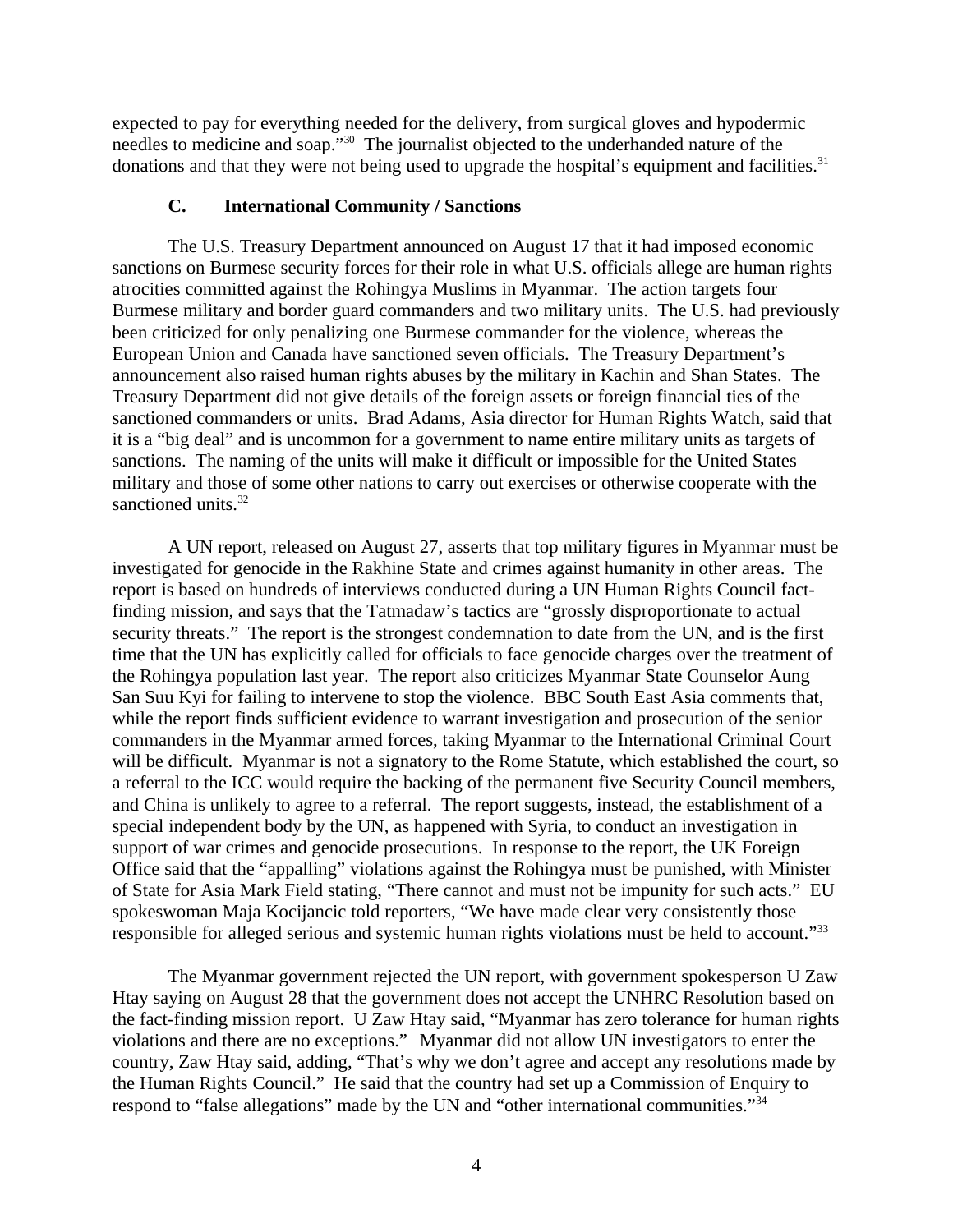Meanwhile, U Hau Do Suan, Myanmar's ambassador to the United Nations, said the government has serious questions about the mission's objectivity, impartiality and sincerity. He criticized the timing of the report's release on the eve of the UN Security Council meeting, instead of on September 18, the original planned release date.<sup>35</sup>

South East Asian countries had a variety of responses to the report. Malaysia's foreign ministry said on Wednesday it was Myanmar's responsibility to take action against those to blame for the alleged genocide committed in Rakhine State. Bangladesh Minister for Foreign Affairs Shahriar Alam told reporters that the UN report was "the most comprehensive, factual and crucial report since the attack in August last year."<sup>36</sup> China, however, an ally of Myanmar's junta, called for a political solution to resolve the Rohingya issue, saying "unilateral accusations and pressure" will not work. Chinese foreign ministry spokesperson Hua Chunying said to reporters, "The Rakhine State has a complex background in terms of history, religion and ethnic groups. We hope that Bangladesh and Myanmar could engage in more dialogue and contribute to peace, stability and prosperity in the Rakhine State." When a reporter asked whether China will continue to block actions against Myanmar in the UN Security Council, Hua said, "I do not agree that China has blocked actions against Myanmar in the UN." China, which has been backing Myanmar's military junta over two decades, has extensive investments in the Rakhine State.<sup>37</sup>

# **II. Civil and Political Rights**

### <span id="page-4-1"></span><span id="page-4-0"></span>**A. Freedom of Speech, Assembly and Association**

The Assistance Association for Political Prisoners said that there are 275 political prisoners in Myanmar who were arrested for their political activities.<sup>38</sup> The non-profit independent organization said that among these prisoners, 33 have been sentenced, 53 are in jail awaiting trial, and 189 are free on bail while undergoing trial. Most of these individuals were charged and sentenced under Section 20 of the Peaceful Assembly and Peaceful Procession Law and Section 10 of the Protecting the Privacy and Security of Citizens Law. U Tate Naing, secretary of the group, said that failure to take action against repressive laws and allowing critics and activists to be jailed as punishment mean the people are being repressed.

Hundreds of Buddhist nationalists gathered in Yangon in August to protest against an edict from the state Buddhist clerics authority, the State Sangha Maha Nayaka Committee, or Ma Ha Na, banning Myanmar's leading nationalist organization, the Buddha Dhamma Parahita Foundation, formerly called the Association to Protect Race and Religion.<sup>39</sup> The Ma Ha Na's proclamation also banned all activities under the foundation's name, an order to take down its signposts across the country and a threat to take legal action against those who failed to comply. In response to the proclamation, the foundation warned the government and the country's senior monks that the ban could cause disunity among the Sangha and spark a public outcry. Founded in 2014, two years after religiously motivated riots largely targeting Myanmar's Muslim minority, and now with chapters across the country, the Buddha Dhamma Parahita Foundation has become virtually synonymous with Buddhist-led nationalism. Some of its leading members, including U Wirathu, have preached anti-Muslim sermons, claiming that the country's Buddhist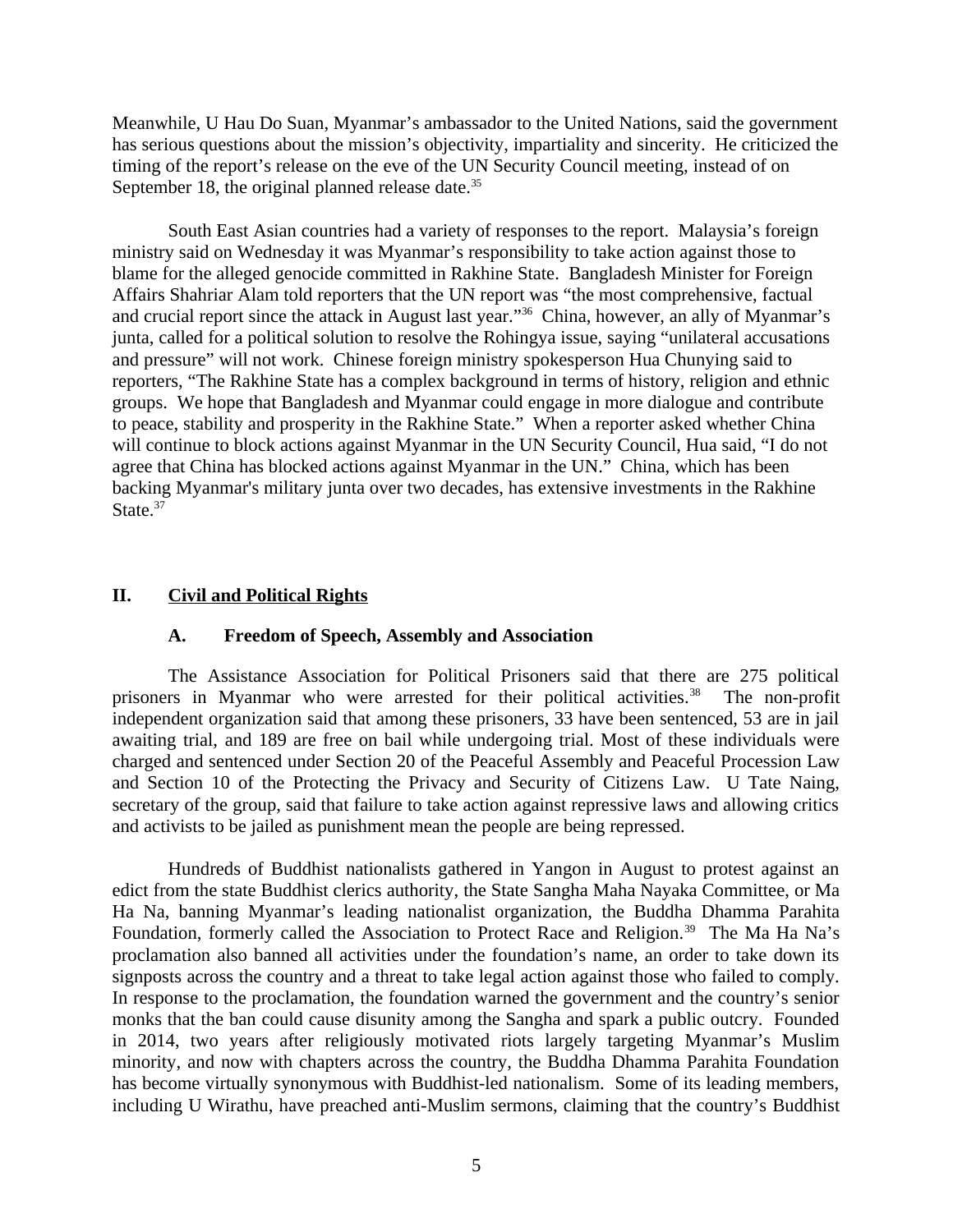foundations are under assault, that Muslims are threatening to outnumber Buddhists, and that Myanmar needs to be vigilant against fundamentalist influences. The nationalist monk was banned from Facebook early this year due to his fiery posts against Muslims. The association has faced restrictions since the National League for Democracy came to power in 2016. The new government declared it an "unlawful monk association" after only three months in office.

The Tatmadaw ordered that signboards announcing the commemoration of the  $71<sup>st</sup>$  Mon Revolution Day be taken down or changed, on the grounds that they advocate rebellion against the central government amid the ongoing peace process between ethnic Mon and Naypyitaw.<sup>40</sup> Ethnic Mon residing in southern Myanmar had put up the signboards bearing a Mon-language slogan saying, "If you dare to do rebel, you will gain your freedom." Revolution Day commemorates the day in 1947 that a group of Mon attacked a police station with knives in order to seize weapons from police. That year, ethnic Mon first established armed groups to oppose the central government and fight for their ethnic rights.

Facebook removed Senior Gen. Min Aung Hlaing's page from its platform, along with those of other top military brass, and preemptively banned others for hate speech linked on the social media platform with atrocities in Myanmar. The UN report had called for Min Aung Hlaing, Myanmar's commander in chief, to be investigated and prosecuted for genocide, crimes against humanity and war crimes against the Rohingya. In all, Facebook banned 18 accounts, one Instagram account and 52 Facebook pages. Almost 12 million people followed the banned accounts. The decision was made to "prevent them from using our service to further inflame ethnic and religious tensions," Facebook said. The company said it was preserving data from the deleted accounts and pages. Facebook has faced increasing pressure to stem hate speech on its platform, which has wide reach in Myanmar. General Min Aung Hlaing has been a prolific user of Facebook in recent years, using the platform to document his travels and post updates on military affairs. The platform has also allowed the Myanmar military to provide a counternarrative to the mounting evidence of crimes committed against the Rohingya.<sup>41</sup> The Myanmar government quickly denied any role or advance knowledge of Facebook's decision to ban the pages and accounts.<sup>42</sup>

Chairman of the ruling National League for democracy party in central Myanmar's Magwe region said that he issued a notice instructing regional bodies to take legal action against individuals who use Facebook to severely defame State Counselor Aung San Suu Kyi or the regional and national governments.<sup>43</sup>

### <span id="page-5-0"></span>**B. Freedom of the Press and Censorship**

The two Reuters reporters arrested in December 2017 while investigating the killing of Rohingya Muslims in a village in Rakhine State have been sentenced to seven years in prison for breaching the British colonial-era Official Secrets Act.<sup>44</sup> The two journalists violated the law by possessing the phone number of an officer in an ethic armed group, the itineraries of visits to Rakhine by Pope Francis and Vice President U Myint Swe and police reports of violence in northern Rakhine State.<sup>45</sup> These documents were considered top secret documents. The judge, U Ye Lwin, said, "The suspects said not act as ordinary journalists; they acted together with the intent of harming the interest of the state or state security." The sentence has been met with deep disappointment and condemnation as a blow to Myanmar's justice system, press freedom and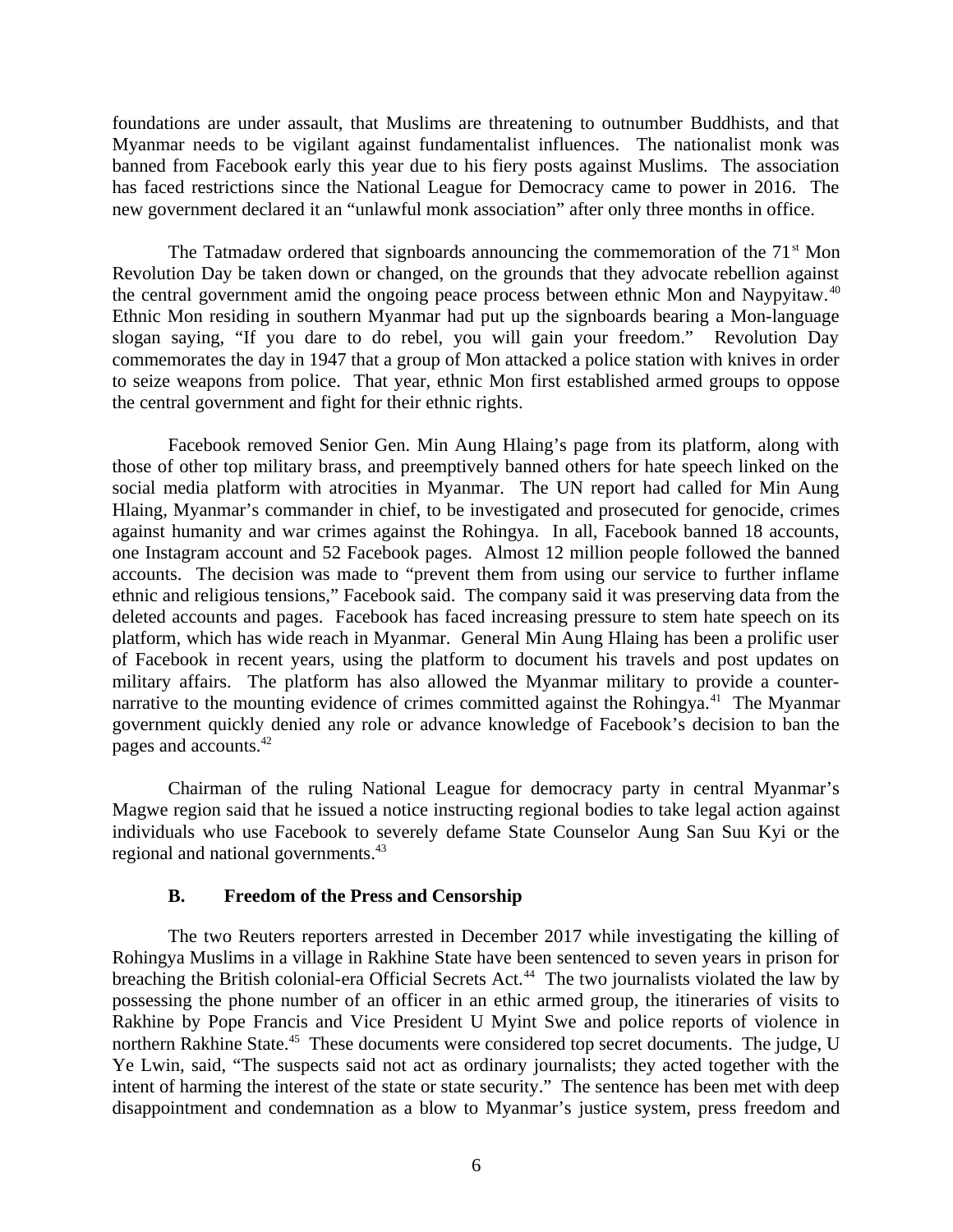democratic transition. Right groups, press freedom advocates, the United Nations, the European Union and countries including the U.S., UK, Denmark and Australia called for the immediate release of the two and an end to the arbitrary prosecution of journalists for doing their jobs.

In a complaint dated August 1, military representatives accused parliamentary journalists of acting without responsibility or accountability by publishing news stories, photos and video clips about the activities of lawmakers.<sup>46</sup> The complaint was accompanied by two photos, published by the European Press Agency and The Irrawaddy respectively, and four screenshots of video files published by Mizzima. The complaint said that the unlawful acts of journalists cause annoyance and public nuisance, disturb the personal privacy and security of citizens and harm human dignity while misleading reports undermine the integrity of Parliament. In response, civilian lawmakers said they have had no issues with the journalists. "What I can say is that I am not disturbed by the media at all," said Lower House lawmaker Daw Su Lwin, the wife of former President U Htin Kyaw. Lower House Rights Committee Secretary U Hla Moe said journalists are just doing their jobs and they do not cause annoyance to lawmakers. Lawmakers should welcome the media and not shut the door to it because it is a communication channel between lawmakers and the people, said lawmaker U Zarni Min from Shwegu Township in Kachin State.

Prior to the start of the Pyidaungsu Hluttaw meeting on August 15, journalists were given a paper containing the guidelines issued on February 19, 2016 for covering Parliament.<sup>47</sup> A journalist covering the parliament said the re-issuance of the guidelines served as a second warning to the reporters following the Tatmadaw complaint. According to the guidelines, when covering news in the Parliament, reporters must stay in the designated media corner and interviews on Union-level persons and MPs can only be done in the designated area. Moreover, it urges reporters to cover the news in accordance with media ethics so as not to harm the dignity of the State and Parliament.

#### **III. Economic Development**

#### <span id="page-6-1"></span><span id="page-6-0"></span>**A. Economic Development—Legal Framework, Foreign Investment**

The Union Parliament approved another five-year term for Central Bank of Myanmar Governor U Kyaw Maung, drawing criticism from members of the business community and lawmakers.<sup>48</sup> Critics say  $\check{U}$  Kyaw Maung has failed to implement financial sector reforms or address foreign-exchange volatility under the National League for Democracy-led government. "He is experienced in the banking sector but he has not driven through the much-needed reforms," said U Than Lwin, a senior adviser at Kanbawza Bank Ltd. and former Deputy Governor of the Central Bank. "The financial sector is the engine of the country's economy. If the central bank is well led, the economy will definitely accelerate. But now we [have lost] 10 years," he said.

The Vice Chairman of the Myanmar Real Estate Services Development Association, U Aung Tun, said that a draft Real Estate Service Law would prevent foreigners from owning 100% of any real estate business in Myanmar but they would be allowed to go into partnership with citizens with permission from the Myanmar Investment Commission.<sup>49</sup>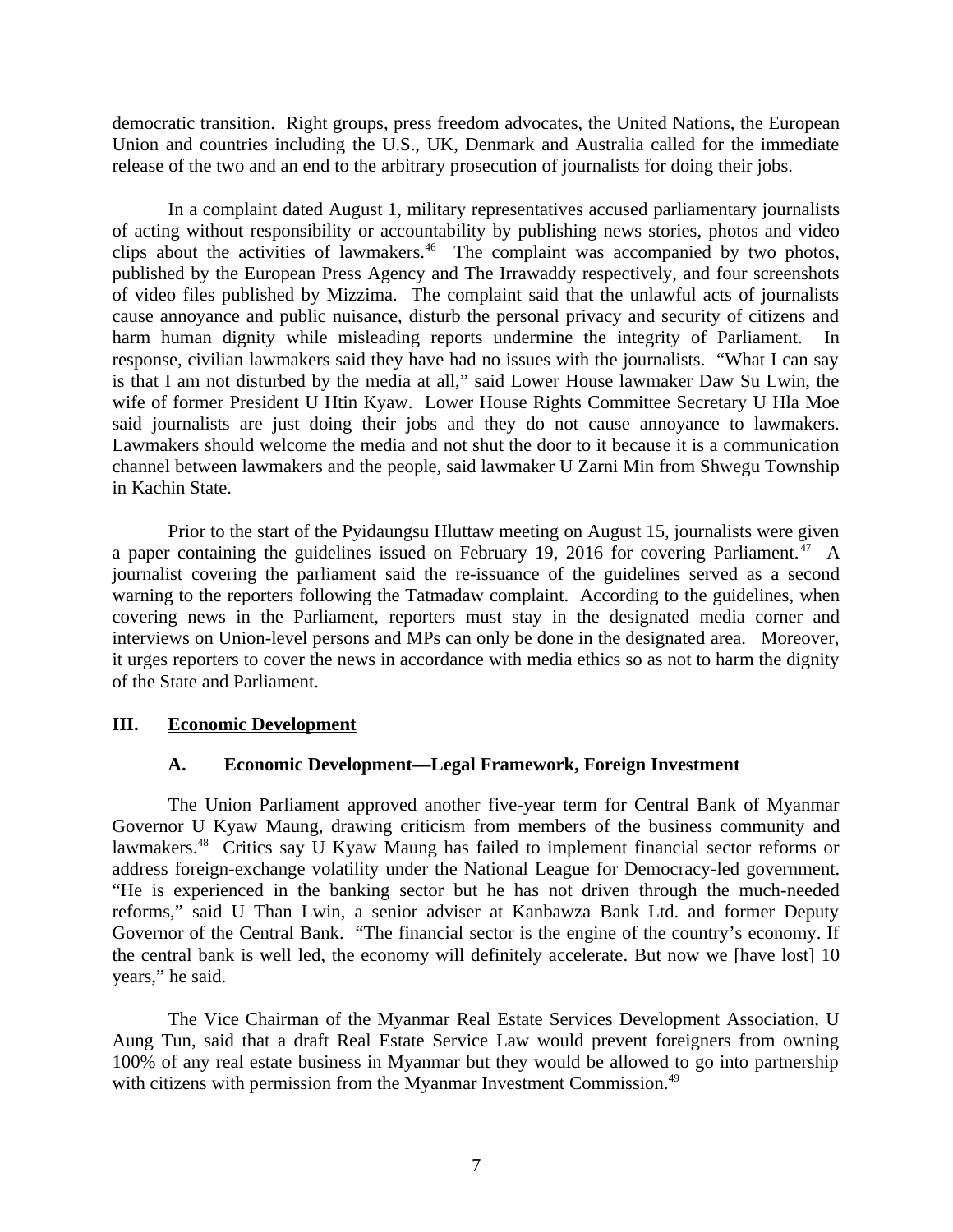The Central Bank of Myanmar signed an agreement with the Japan International Cooperation Agency ("JICA") for a grant of up to 5.59 billion yen (\$50.3 million) to upgrade the bank's financial network system.<sup>50</sup>

Sean Turnell, the special economic consultant to Myanmar State Counselor Daw Aung San Suu Kyi, addressed the problems the administration has faced in implementing its economic reform plan and highlighted the progress it has made during a seminar at the Novotel Yangon.<sup>51</sup> He noted that the main problems include bureaucratic rigidity across government departments, the current account deficit, structural problems in the banking system, weak infrastructure, the crisis in Rakhine State and global economic uncertainty due to the U.S.-China trade war. Turnell also touted upcoming initiatives, including the Myanmar Sustainable Development Plan, which will give the economy a fiscal boost and liberalize key sectors to stimulate growth.

### <span id="page-7-0"></span>**B. Economic Development—Infrastructure, Major Projects**

Infrastructure projects from 19 Union ministries that were scheduled to be completed during the last fiscal year remain unfinished.<sup>52</sup> Only 57% of projects permitted by 19 ministries and three city development committees have been completed. Most of the projects are from the Department of Education, which was granted approval for the construction of 2,580 school buildings. However, only 622 were completed by the end of the fiscal year.

The new Dawbon Bridge that links Dawbon, Thaketa, Pazundaung and Mingalar Taung Nyunt Townships in Yangon opened on August 25.<sup>53</sup> Yangon Chief Minister U Phyo Min Thein said the bridge would lead to faster development in eastern Yangon and boost the Dagon Industrial Zone and Thilawa Special Economic Zone. With the assistance of Japan, and in cooperation with the Ministry of Construction and Nippon Koei Co., the bridge was built by a consortium led by Tokyu Construction Co Ltd, Toyo Construction Co Ltd and IHI Construction Co Ltd at a cost of \$37.84 million/K58.23 billion.

Shan State lawmakers and civil society organizations called for a halt to a hydropower project being built on the Namtu River in Kyaukme Township in northern Shan State.<sup>54</sup> Ta Long villagers also sent an open letter to 23 parliamentary committees seeking an immediate stop to the project.<sup>55</sup> The project is about 40% complete. Lawmakers say the water level in the river might rise up to 40 feet upon completion of the dam, which could submerge the village of Ta Long in Hsipaw Township. The village is made up of over 200 households with more than 500 people. It also has 174 acres of paddy fields and 184 acres of cropland. The 280-megawatt hydropower plant will generate an annual supply of 1409 kWh, which will be distributed to the national grid. Though the project started in the 2010-11 fiscal year, local residents reportedly did not know about it until 2014, said Nan Khin Mar Aye from the Hsipaw Women's Entrepreneurs Network.

The Yangon regional government and South Korea-based Myanmar Company Wooree signed a memorandum of understanding for the Dala Industrial Development Project, which will be implemented on the west bank of Yangon River near the ongoing Yangon Dala bridge project.<sup>56</sup> The Yangon government has not yet announced the details of the project or the estimation of cost. The bridge project will begin in September and is expected to be completed during the 2020-2021 fiscal year.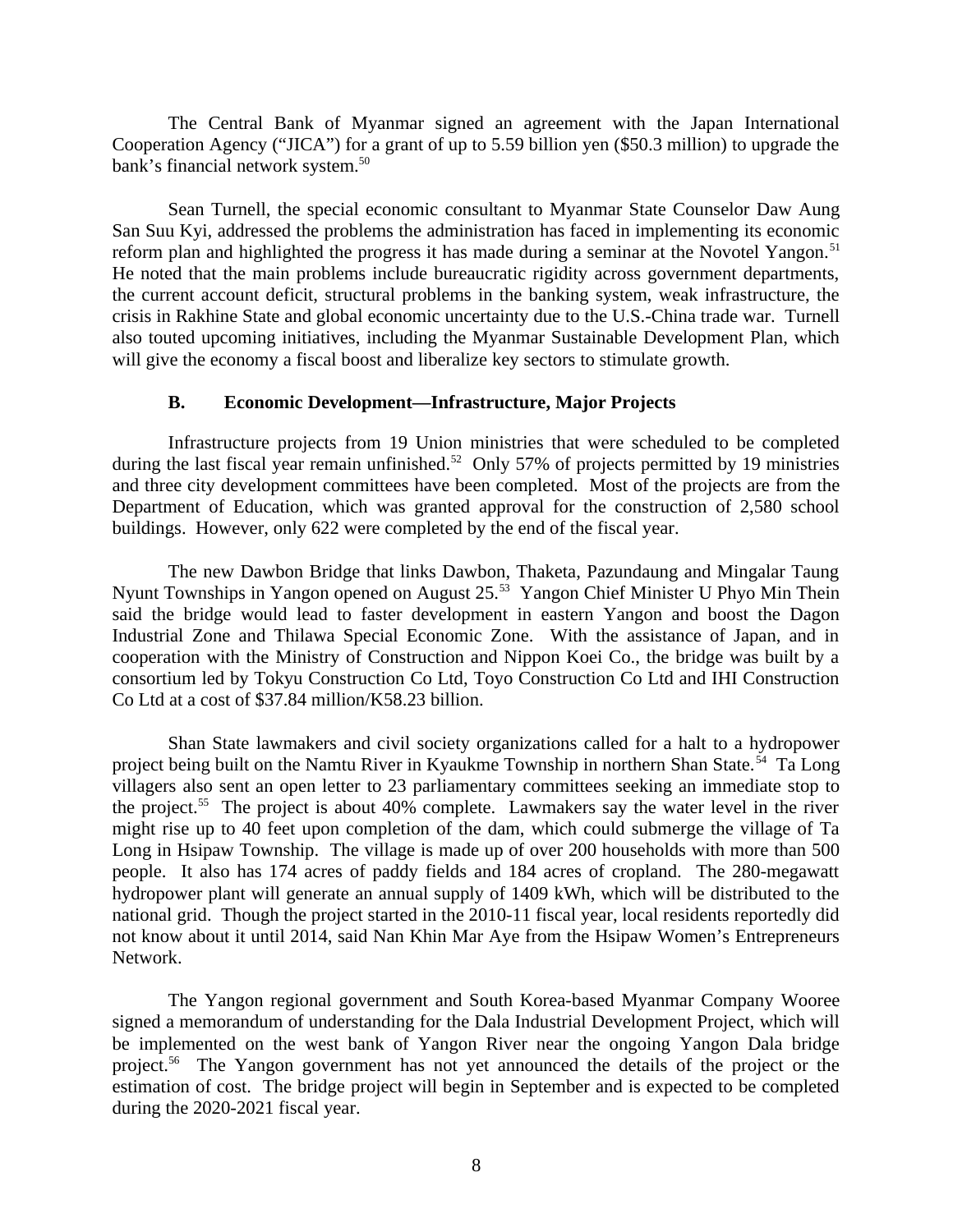Deputy Construction Minister U Kyaw Lin said that construction of the Yangon Elevated Expressway will begin next year and should be completed within three years.<sup>57</sup> Fifty-three companies from 12 countries, including Myanmar, have expressed interest in the project. The ministry will invite requests for proposals in December. The ministry added that it would not use state funds to build the elevated road, but it will likely have to take out international loans to complete the project. The Ministry of Construction signed a financial advisory services agreement with the International Finance Corporation, a sister organization of the World Bank, in January for the project. When complete, the 47.5 kilometer-long elevated expressway will connect downtown Yangon, Yangon Port, Yangon International Airport, Mingalardon Industrial Zone and Yangon-Mandalay Highway.

A military representative in the Union Parliament called for transparency in the tender selection process for rural electrification projects that will be funded with €30 million (\$34.4 million) in no-interest loans from Italy.<sup>58</sup> The four-year project will supply electricity from solar power and a mini grid to about 10,000 households in over 1,000 villages in Chin State and the Naga Self-Administered Zone in Sagaing Region. Lawmakers said that in previous rural electrification projects implemented with foreign loans, solar power systems started to malfunction after less than a year, and the concerned departments were slow in replacing the malfunctioning parts with new ones. Lawmaker U Sein Win, of Maubin Township in Irrawaddy Region, called for transparency in the tender selection process and responsibility and accountability from the concerned departments.

Lawmaker U Kyaw Swe Win said that the Myanmar government should take action against companies that do not abide by build-operate-transfer ("BOT") contracts for the country's roads.<sup>59</sup> He said that companies that won BOT tenders are not maintaining the roads according to the contract but are still pocketing the money they collect from tolls.

U Kan Zaw, former Minister for National Planning and Economic Development under the U Thein Sein administration, said the Myanmar's government did not want Chinese investment in the deep-sea port and special economic zone ("SEZ") projects in Rakhine State's Kyaukphyi.<sup>60</sup> He said that the previous government expected investment from the U.S. and EU in the two projects. China International Trust and Investment Corporation ("CITIC") won contracts for the two projects in 2015. The deep-sea port project was initially valued at \$7.3 billion and the SEZ at \$2.7 billion. Under the terms of the deal, CITIC will build and then operate the project for 50 years with a potential extension of an additional 25 years. According to the initial agreement signed with U Thein Sein's administration, CITIC took an 85% stake in the deep-sea port and a 51% stake in the SEZ. However, amid political sensitivity surrounding Chinese investment in Myanmar, CITIC agreed to drop its ownership stake from 85% to 70%, according to the Asia Maritime Transparency Initiative. New ownership stakes in the SEZ have yet to be finalized.

### **C. Land Seizures**

In Patheingyi Township, Mandalay, authorities have "razed a number of structures built illegally on farmland."<sup>61</sup> Farmers had reportedly sold land to businessmen, who subdivided the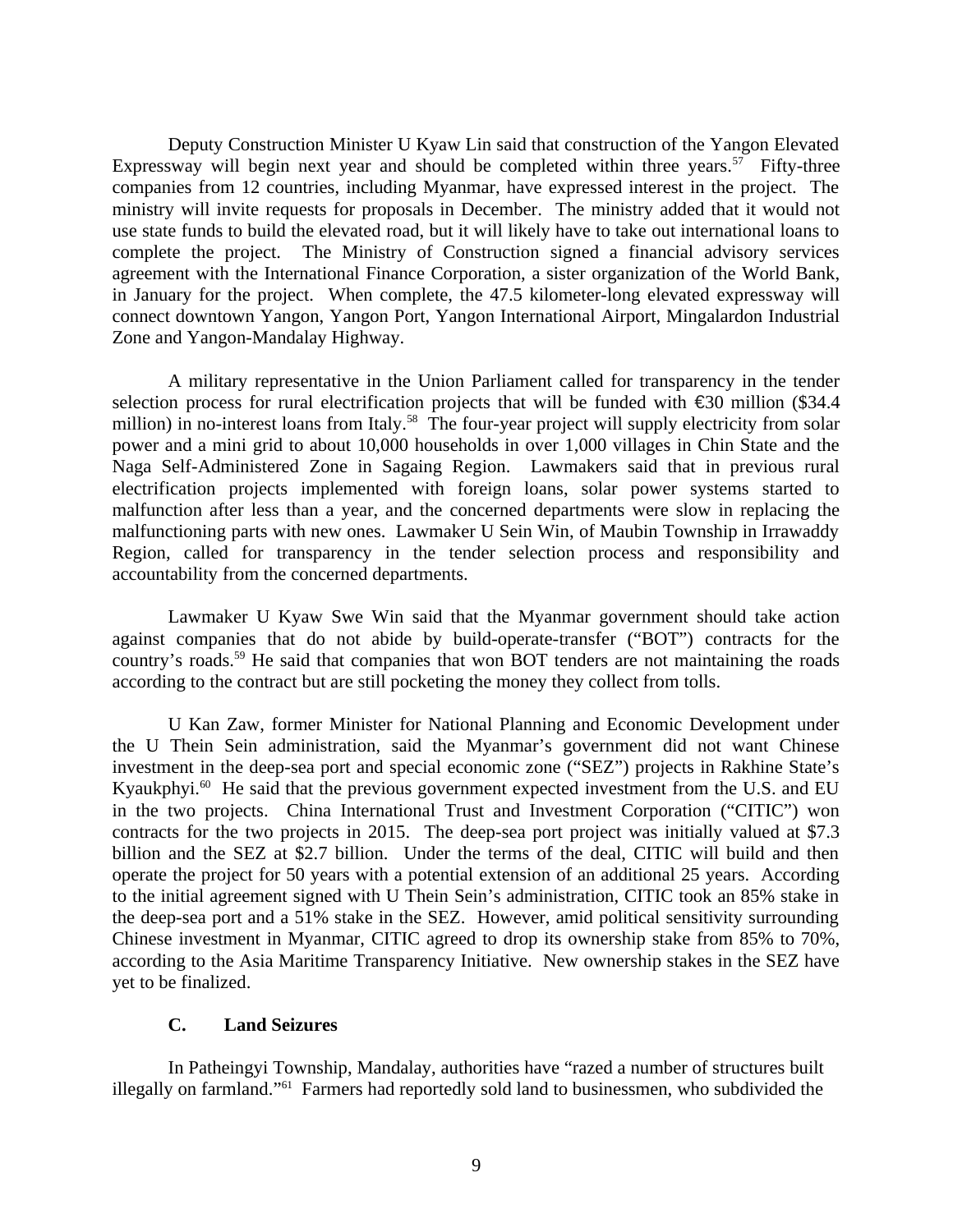land and then put it up for sale as residential land, despite the fact it was not zoned as such.<sup>62</sup> Structures demolished include multiple concrete bridges and two buildings under construction.<sup>63</sup> Commentators have noted that many of the buyers of the land were low income families that cannot afford to live in the town itself, and that they are the "ultimate victims" of the illegal sales.<sup>64</sup> On a related note, legislators in the Upper House have argued that the national government should regulate subdivision and selling of farmland, not local management and development committees.<sup>65</sup> The concerns relate to both food security and a worry that land is being purchased on behalf of non-citizens.<sup>66</sup>

Nearby in Mandalay more than 3,000 acres of farmland confiscated for the Mandalay international airport project have been returned to their previous owners.<sup>67</sup> Over 1,080 farmers were impacted by the seizure.<sup>68</sup> Officials involved in the project have indicated that they plan to return all land seized for the project by December 2018.<sup>69</sup> Meanwhile, 480 acres of confiscated land was return to farmers in Taungoo Township in Bago region.<sup>70</sup> A ceremony was held to commemorate the return by the Ministry of Defence.<sup>71</sup>

In Naypyitaw, local farmers staged a protest demanding that their seized land be returned.<sup>72</sup> Land was seized for a city building project, but not all of the seized land was used.<sup>73</sup> Farmers claim that, in addition to the seizure of their land, they have been subject to lawsuits relating to the seizure. $74$ 

In the Taninthyi region, large amounts of land will be confiscated because it is not being used for its permitted purpose of growing oil palm.<sup>75</sup> Approximately 100,000 acres will be confiscated.<sup>76</sup> Any businesses interested in growing oil palm are being invited to apply for the land.<sup>77</sup> A similar approach is to be taken with vacant industrial lots in Yangon.<sup>78</sup>

### **IV. Peace Talks and Ethnic Violence**

# <span id="page-9-1"></span><span id="page-9-0"></span>**A. Ethnic Violence**

In the beginning of August, a fresh clash broke out between troops from the Restoration Council of Shan State/Shan State Army-South ("RCSS/SSA-S") and the Ta'ang National Liberation Army ("TNLA") in Shan State.<sup>79</sup> The conflict caused more than 800 people to flee to temporary camps, while others sought refuge at relatives' houses. $80$  A TNLA spokesperson said the two armies have engaged in about six clashes in June, three in July, and one as of early August.<sup>81</sup> He claimed that the TNLA fought the SSA-S because they entered TNLA territory and troubled the locals.<sup>82</sup> Another 300 villagers fled their homes on August 2, fearing renewed fighting between the national military and ethnic armed groups seen approaching Namtu Township.<sup>83</sup>

In August, the Tatmadaw said two Kachin men shot dead by government soldiers in January were Kachin Independence Army personnel killed in battle.<sup>84</sup> The two men were residents of the Maing Hkawng internally displaced persons ("IDP") camp in Mansi Township and were killed on January 31 while attempting to return to their village to check on their animals, according to other IDPs.<sup>85</sup> Their bodies were found in March when local residents defied a Tatmadaw order and went to search for the missing pair. $86$  The Tatmadaw said in its report that no gunpowder was found on the two bodies, which indicates that the two men were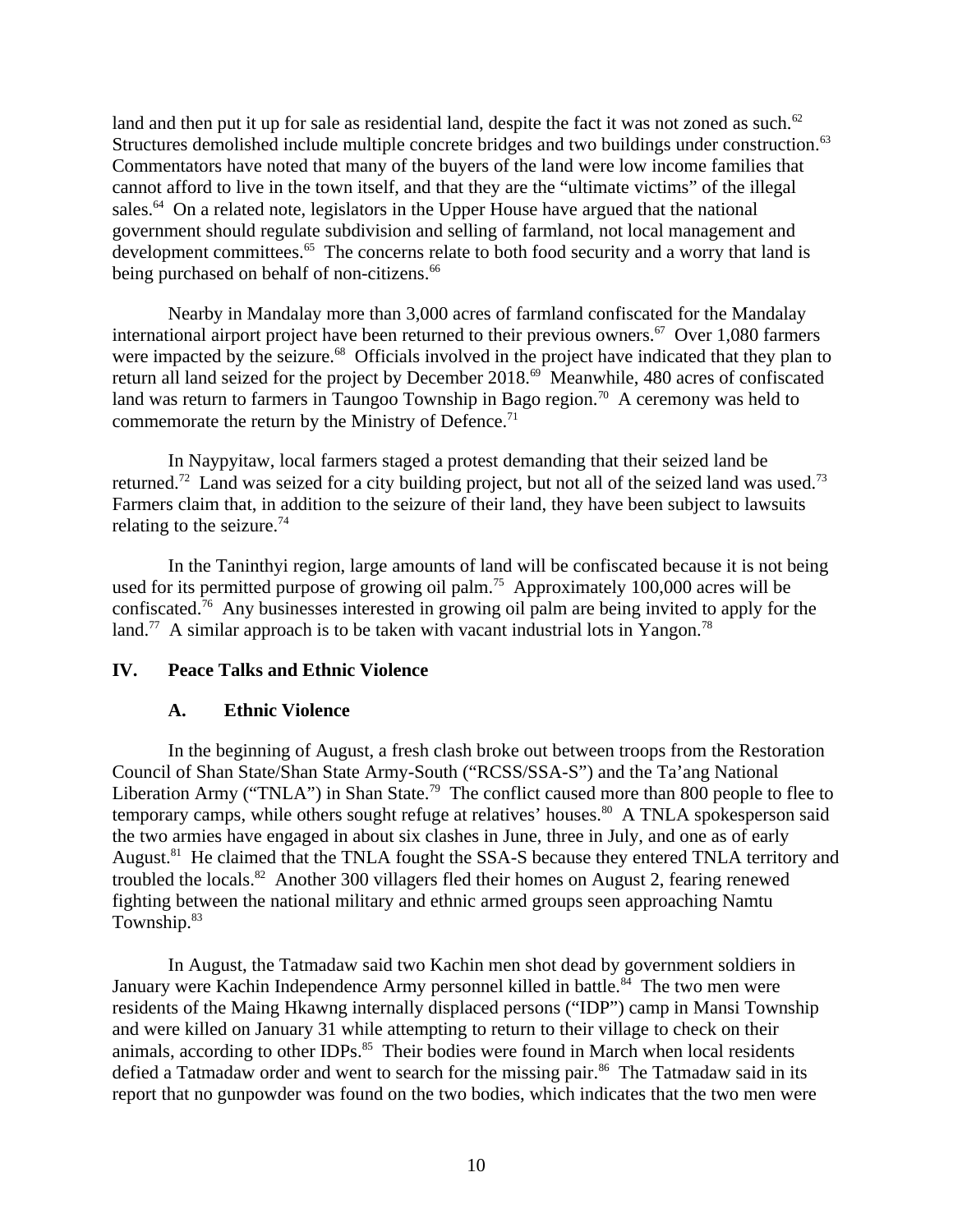not shot at close range, but instead shot and killed during combat against the Tatmadaw.<sup>87</sup> However, a member of the Kachin Baptist Convention, who participated in the retrieval of the bodies, said the Tatmadaw report contradicts what he saw on the ground, and said there were many dark colored wounds on the bodies.<sup>88</sup>

Human rights group Fortify Rights said in August that although civilians displaced by the Kachin violence suffered increased food insecurity, avoidable health-related deaths, poor living conditions and protection concerns due to the lack of essential aid, the Myanmar government and the military have willfully obstructed local and international aid groups, denying Kachin civilians access to aid.<sup>89</sup> One witness has reported Myanmar soldiers taking money from aid trucks and then blocking their deliveries.<sup>90</sup> Fortify Rights said this may amount to a war crime, providing further basis for the UN Security Council to refer Myanmar to the International Criminal Court.<sup>91</sup>

In Kachin State, some 60 churches are reported to have been bulldozed by the Tatmadaw in the last five months and replaced by Buddhist temples.<sup>92</sup> Almost 7,000 villages of the Christian stronghold have been displaced and in August, a Tatmadaw-backed militia allegedly battered two youth pastors with rifle butts after they requested a stop to the decimation of homes.<sup>93</sup> It is estimated that the campaign against Christians has displaced at least 100,000 people and has left thousands stranded in the Burmese jungle terrain, either from fleeing heavy bombing, or living in fear of what will come when the current monsoon season ends.<sup>94</sup>

#### <span id="page-10-0"></span>**B. Peace Talks**

Signatory groups to the Nationwide Ceasefire Agreement ("NCA") and the peace process steering team, ("PPST") will review the current political landscape and the peace process in September in Thailand. $95$  The meeting, however, will not touch upon the recent clashes between the Tatmadaw and Brigade 5 of the Karen National Union ("KNU") in Karen's Papun District because it is a military issue.

The United Wa State Army ("UWSA") said it would consider signing the NCA if the Myanmar government and Tatmadaw promise in writing to grant the UWSA the right to seek changes to and/or resign from the  $NCA<sup>96</sup>$  Government spokesperson U Zaw Htay said that while the NCA does not explicitly address the issue of leaving the NCA, under Section 27, signatories and the government can negotiate issues not covered by the agreement. The UWSA and the government's Peace Commission are arranging a date for talks.

The KNU decided to continue working toward a peace deal with the Myanmar government after a three-week meeting to review the NCA, which it signed in  $2015.^{97}$  The KNU will continue to work with the government primarily through the Joint Ceasefire Monitoring Committee and the Union Peace Dialogue Joint Committee. The KNU also said that it will also engage with non-signatory ethnic armed groups in an effort toward achieving peace.<sup>98</sup>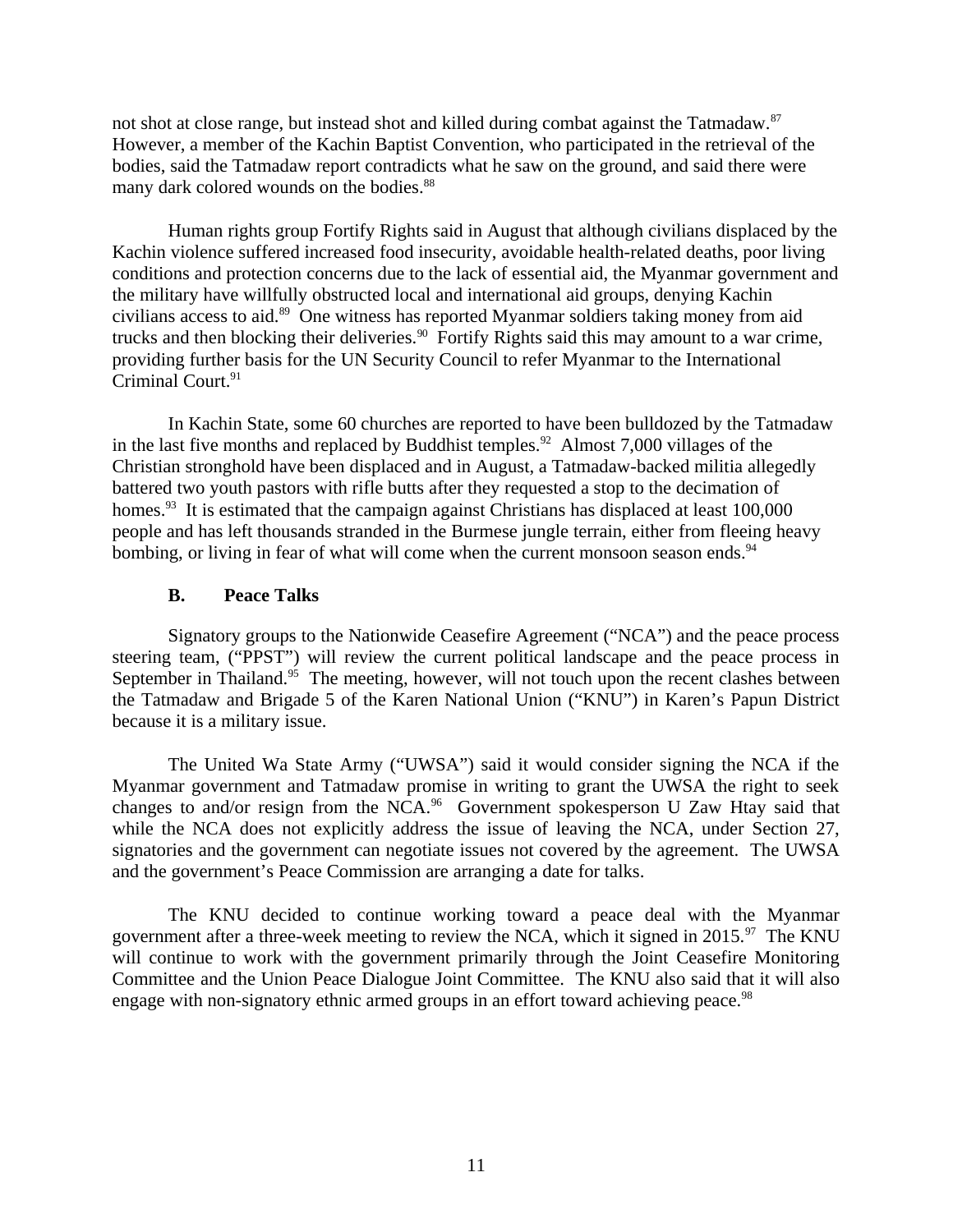| $\mathbf{1}$<br>2                                                                                                                        | Xchange, May 23, 2018: http://xchange.org/rohingya-repatriation-survey/.<br>New York Times, May 31, 2018: https://www.nytimes.com/2018/05/31/world/asia/myanmar-rohingya-refugees- |  |
|------------------------------------------------------------------------------------------------------------------------------------------|------------------------------------------------------------------------------------------------------------------------------------------------------------------------------------|--|
|                                                                                                                                          | return.html                                                                                                                                                                        |  |
|                                                                                                                                          | <sup>3</sup> Radio Free Asia, August 8, 2018: https://www.rfa.org/english/news/myanmar/un-agencies-call-on-myanmar-to-improve-conditions-                                          |  |
|                                                                                                                                          | in-rakhine-08082018153712.html.                                                                                                                                                    |  |
| Id.<br>5<br>Id.                                                                                                                          |                                                                                                                                                                                    |  |
| $\,6\,$                                                                                                                                  | Radio Free Asia, August 21, 2018: https://www.rfa.org/english/news/myanmar/rohingya-torture-08212018153515.html                                                                    |  |
| $\sqrt{ }$<br>Id.                                                                                                                        |                                                                                                                                                                                    |  |
| 8<br>Id.                                                                                                                                 |                                                                                                                                                                                    |  |
| $9\,$                                                                                                                                    | Radio Free Asia, August 25, 2018: https://www.rfa.org/english/news/myanmar/untouched-08242018213850.html                                                                           |  |
| 10<br>Id.                                                                                                                                |                                                                                                                                                                                    |  |
| 11<br>Id.                                                                                                                                |                                                                                                                                                                                    |  |
|                                                                                                                                          | <sup>12</sup> Mizzima, August 29, 2018: http://www.mizzima.com/business-domestic/myanmar-state-counsellor-calls-anti-corruption-society.                                           |  |
| 13<br>Id.                                                                                                                                |                                                                                                                                                                                    |  |
| <sup>14</sup> The Irrawaddy, August 6, 2018: https://www.irrawaddy.com/news/investment-agency-says-business-donations-government-        |                                                                                                                                                                                    |  |
| 15                                                                                                                                       | officials-violate-graft-code.html.                                                                                                                                                 |  |
| Id.<br>16                                                                                                                                |                                                                                                                                                                                    |  |
| Id.                                                                                                                                      | <sup>17</sup> Frontier Myanmar, August 3, 2018: https://frontiermyanmar.net/en/corruption-case-opened-after-yangon-court-frees-actors-                                             |  |
| alleged-killers.                                                                                                                         |                                                                                                                                                                                    |  |
| 18<br>Id.                                                                                                                                |                                                                                                                                                                                    |  |
| 19<br>Id.                                                                                                                                |                                                                                                                                                                                    |  |
| 20                                                                                                                                       | Myanmar Times, August 16, 2018: https://www.mmtimes.com/news/three-policemen-arrested-taking-drug-money.html.                                                                      |  |
| 21<br>Id.                                                                                                                                |                                                                                                                                                                                    |  |
|                                                                                                                                          | <sup>22</sup> The Irrawaddy, August 14, 2018: https://www.irrawaddy.com/news/burma/shady-bagan-projects-reported-anti-corruption-                                                  |  |
| commission.html.                                                                                                                         |                                                                                                                                                                                    |  |
| 23<br>Id.                                                                                                                                |                                                                                                                                                                                    |  |
| 24<br>Id.                                                                                                                                |                                                                                                                                                                                    |  |
|                                                                                                                                          | <sup>25</sup> The Irrawaddy, August 14, 2018: https://www.irrawaddy.com/news/burma/lack-funding-fueling-corruption-forestry-sector-senior-                                         |  |
| official-says.html.<br>26                                                                                                                |                                                                                                                                                                                    |  |
| Id.<br>27                                                                                                                                |                                                                                                                                                                                    |  |
| Id.<br>28                                                                                                                                | Frontier Myanmar, August 17, 2018: https://frontiermyanmar.net/en/the-donation-dilemma.                                                                                            |  |
| 29<br>Id.                                                                                                                                |                                                                                                                                                                                    |  |
| 30<br>Id.                                                                                                                                |                                                                                                                                                                                    |  |
| 31<br>Id.                                                                                                                                |                                                                                                                                                                                    |  |
| 32                                                                                                                                       | New York Times, August 17, 2018, https://www.nytimes.com/2018/08/17/us/politics/myanmar-sanctions-rohingya.html.                                                                   |  |
| 33                                                                                                                                       | BBC News, August 27, 2018, https://www.bbc.co.uk/news/world-asia-45318982.                                                                                                         |  |
| <sup>34</sup> Reuters, August 29, 2018, https://www.reuters.com/article/us-myanmar-rohingya-un/myanmar-rejects-false-allegations-in-u-n- |                                                                                                                                                                                    |  |
| $\overline{35}$                                                                                                                          | genocide-report-idUSKCN1LE0AC.                                                                                                                                                     |  |
|                                                                                                                                          | Myanmar Times, August 30, 2018, https://www.mmtimes.com/news/govt-rejects-un-fact-finding-mission-report-                                                                          |  |
|                                                                                                                                          | rakhine.html.                                                                                                                                                                      |  |
|                                                                                                                                          | <sup>36</sup> Reuters, August 29, 2018, https://www.reuters.com/article/us-myanmar-rohingya-un/myanmar-rejects-false-allegations-in-u-n-<br>genocide-report-idUSKCN1LE0AC.         |  |
|                                                                                                                                          | <sup>37</sup> FirstPost, August 28, 2018, https://www.firstpost.com/world/rohingya-crisis-china-calls-for-political-solution-says-international-                                   |  |
|                                                                                                                                          | community-should-help-bangladesh-and-myanmar-5063291.html.                                                                                                                         |  |
| 38                                                                                                                                       | Myanmar Times, August 3, 2018: https://www.mmtimes.com/news/275-political-prisoners-myanmar-group-says.html.                                                                       |  |
|                                                                                                                                          | <sup>39</sup> The Irrawaddy, August 13, 2018: https://www.irrawaddy.com/news/burma/nationalists-rally-vangon-denounce-new-ban-ma-ba-                                               |  |
| tha.html.                                                                                                                                |                                                                                                                                                                                    |  |
|                                                                                                                                          | <sup>40</sup> The Irrawaddy, August 24, 2018: https://www.irrawaddy.com/news/burma/tatmadaw-cracks-posters-celebrating-71st-mon-                                                   |  |
| revolution-day.html.                                                                                                                     |                                                                                                                                                                                    |  |
|                                                                                                                                          | <sup>41</sup> Washington Post, August 27, 2018, https://www.washingtonpost.com/world/asia_pacific/facebook-blocks-accounts-of-myanmars-                                            |  |
|                                                                                                                                          | top-general-other-military-leaders/2018/08/27/da1ff440-a9f6-11e8-9a7d-cd30504ff902 story.html?                                                                                     |  |
|                                                                                                                                          | noredirect=on&utm_term=.5becdae6ef27.                                                                                                                                              |  |
|                                                                                                                                          | <sup>42</sup> The Irrawaddy, August 28, 2018: https://www.irrawaddy.com/news/burma/government-quickly-distances-facebook-bans-                                                     |  |
| military.html.                                                                                                                           |                                                                                                                                                                                    |  |
| defamation.                                                                                                                              | <sup>43</sup> Mizzima, August 16, 2018: http://www.mizzima.com/news-domestic/magwe-nld-chair-issues-notice-take-legal-action-against-                                              |  |
| 44                                                                                                                                       | The Irrawaddy, September 3, 2018: https://www.irrawaddy.com/news/burma/hammer-blow-rule-law.html.                                                                                  |  |
|                                                                                                                                          | <sup>45</sup> The Irrawaddy, September 3, 2018: https://www.irrawaddy.com/news/burma/reuters-reporters-sentencing-unfolded-                                                        |  |
| courtroom.html.                                                                                                                          |                                                                                                                                                                                    |  |
| <sup>46</sup> The Irrawaddy, August 16, 2018: https://www.irrawaddy.com/news/burma/civilian-lawmakers-counter-military-representatives-  |                                                                                                                                                                                    |  |
|                                                                                                                                          | complaints-journalists.html.                                                                                                                                                       |  |
| 47                                                                                                                                       | Myanmar Times, August 16, 2018: https://www.mmtimes.com/news/restrictions-imposed-reporters-covering-                                                                              |  |
|                                                                                                                                          | parliament.html.                                                                                                                                                                   |  |
|                                                                                                                                          | <sup>48</sup> The Irrawaddy, July 31, 2018: https://www.irrawaddy.com/news/burma/central-bank-chiefs-reappointment-setback-reform-critics-                                         |  |
| say.html.                                                                                                                                | Myanmar Times, August 7, 2018: https://www.mmtimes.com/news/no-100-percent-foreign-ownership-real-estate.html.                                                                     |  |
|                                                                                                                                          |                                                                                                                                                                                    |  |